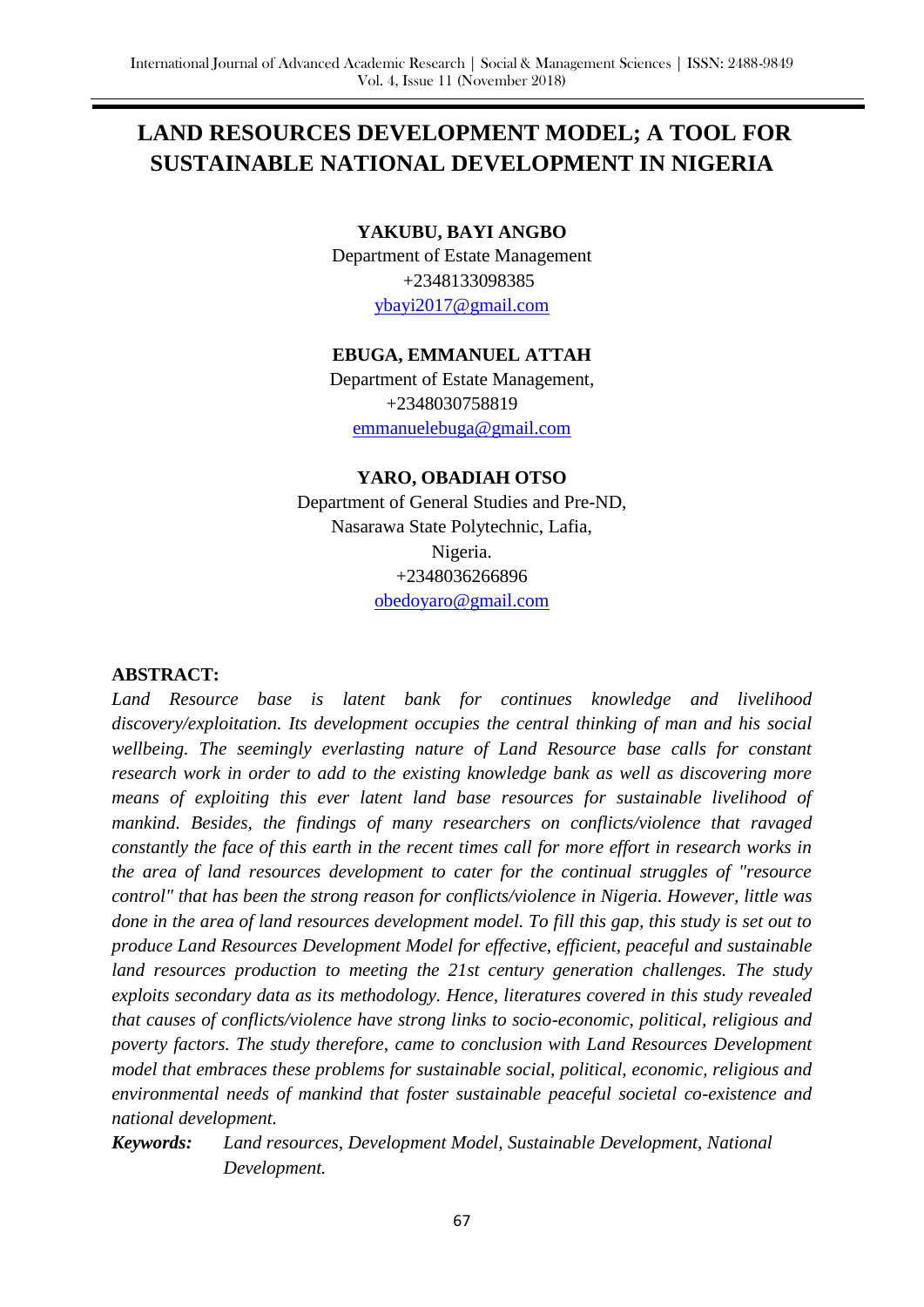#### **INTRODUCTION:**

The role of land resources development in any social setting is enormous and can never be fully predictable. It is a package for complete livelihood of human kind. In this present era the world is full of competition, struggles and conflicts for resource control, the nature resources of land should be harnessed in such a way as to cater and ensure sustainability, socio-economic and socio-cultural acceptability. However, despite the advancement and achievements of technology of our day, the more troubles we are experiencing. Though, a little deeper thinking, one would believe that the earth and its resources (land resources) were made to be complete for human survival from the beginning of creation. Craig et 'al (2001) noted President John F. Kennedy to have said that the entire human society is dependent on land resources of the earth. They feel Kennedy words are relevant and true in today contemporary and complex world despite the age-long comment on 23rd February, 1961. Similarly, Barlowe, (1986) reiterated that land resources are the most vital resource in human life. The most important of it all is that land provides human with space, products for his material needs, privileges or advancements and satisfactions (Barlowe, 1986). It is also pertinent to follow President Kennedy inciting words to the later when, also remarked that the wellbeing of human, economy, health and security is relatively influenced by how the resources of the land are been used (Craig, et al, 2001). No wonder the world today is so much scared and concerned about, call it either effects, implications, dangers or consequences of global warming and climate change on human lives, crops, animals, environments and aquatic ecosystem (Gray,2014; Yang and Chen, 2014; Shauhan, et al, 2014, Manciocco, et al, 2014). It is therefore, not surprising that there are violence and terrorists activities all over the world today such as Boko Haram, (Bamidele,2012, Anyadike, 2013); and similarly, one is not surprise today for the constant and increasing activities of communal crisis (NEMA and OCHA, (2013) Alimba, (2014); religious or political conflicts (Boudreaux, 2005, Salawu, 2010, Adeleke, 2008); unemployment, poverty, etc especially in developing countries like Nigeria, Kenya, Central Africa, Lebanon, Uganda, Zambia, Senegal and Sri Lanka to mention but few (Okorie, 2011;Bamidele, 2012; Achumba,2013, Setiawan, 2014, Eme, et al, 2014; Ewetan, 2014; Ifeoma, et al, 2015, Østby, 2007, Posner, 2004).

It therefore, sounds so convincing today that the crises on the face of this earth are the results of how the land resources of the earth are been used as actually noted by President Kennedy.

#### **STATEMENT OF PROBLEM**

Land Resources or call it Natural Resources have witnessed gradual and tremendous development over the years. Its development has brought great transformation to human life as well as has caused several communal, national and international clashes or conflicts or even violence over the years. More so, its conflicts have received several interpretations by our researchers. To some, it is communal crisis, while to others it is land disputes, religious crisis, political crisis, socio-economic problem or socio-cultural crisis.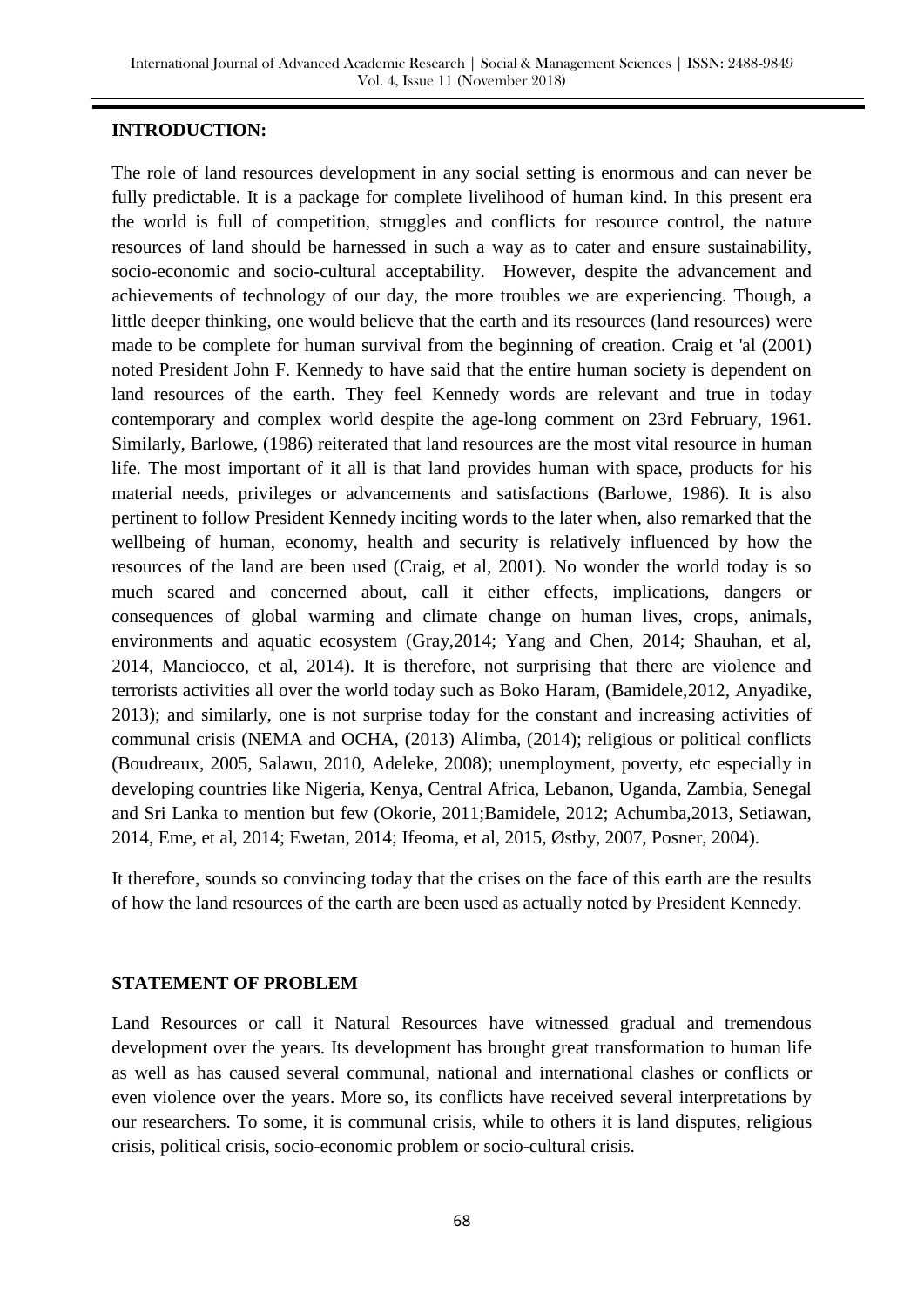However, little did our research works concern land and land resources developmental strides that embrace these various interpretations. This study attempts this gap noticed by aiming on developing a land resources model that embraces or addresses this gap for sustainable peaceful co-existence and national development in Nigeria.

#### **OBJECTIVE OF THE STUDY**

The sole objective of the study is to produce land resources development model that would embrace socio-economic and cultural, religious, political and environmental problems facing developing countries like Nigeria now for sustainable social co-existence and national development.

#### **RESEARCH JUSTIFICATION**

The Land Resources Development Model is a network of development that seeks the consent and approval of all the stakeholders for land resources development.

It encourages development of our natural endowed resources of land which investors (both local and international) as well as community people stand to benefit.

It will offer room for diversification of economy from oil and gas to natural resources and this in turn will offer room for transfer of technologies that would take the country to another level of national development.

The model is a conflicts/violence proof network that the society stands to enjoy. It is a people oriented development strategy that embraces all facets of peaceful co-existence. It is self sustainable if embraced.

It is people centred resource exploitation that carries everybody along and is beneficial to everyone. Therefore, this research work concerning model of land resources development for the sustainability of national economy development is a stepping stone. We hold high esteem to this study that it will be given a national consideration to be embraced. The study therefore, is beneficial to different types of stakeholders in the state, especially at the community levels, such as the farmers, young school graduates, real property developers (investors), land resource investors (developers) of all kinds, the government and private sectors as policy makers and the general public as the study intends to offer new approach to land resources development for enabling environments for investment in the rich natural resources of the land which would open the latent job opportunities and livelihoods to the nation at large.

# **CONCEPTUAL FRAMEWORK**

Land is unique, critical and essential in human existence. In fact, Barlowe, (1986) regarded land as one of the two most and basic resources with human, in the creation of mankind. The significance of land cannot be over stressed by human beings. Because of the central place it occupies in the life of mankind, it is difficult to define. It is viewed or defined best from one point of view and purpose or field of endeavour (Barlowe, 1986). However, the word land is usually defined as the earth surface (Christian, 1958). Besides, it is more than that in its full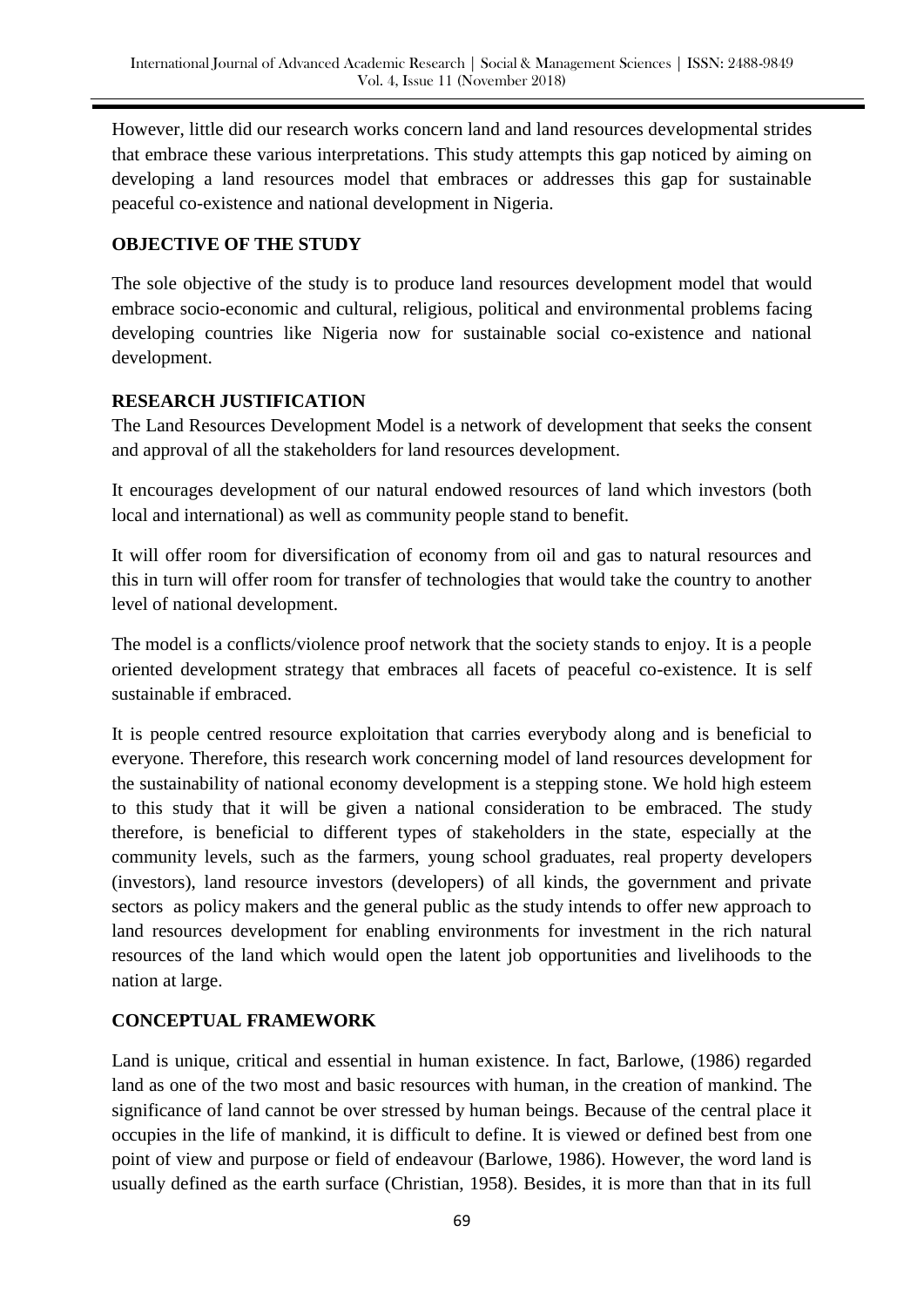context. It is sometimes used to be synonymous with earth and then interchangeably used. It entails the holistic earth surface, contents and its characteristics (Christian, 1958, Barlowe, 1986, Kunio, 1994, Craig, et al, 2001). That is, land and its inherent resources.

Land is conceived as a resource base for human existence (Barlowe, 1986). Of all the studies made so far about planets, earth is the only one planet with assured resources potentials for human survival with societal development (Craig, et al, 2001). They (Craig, et' al) recalled the words of Henry George remarking the three basic necessity of land to mankind as being a place of abode to human beings, a warehouse of all he has and as well as a potential well for all his raw materials which he exerts his labour for all he wants. This entails that land and its content has all it takes for human needs as a package.

The resource bundle of land has caused mankind's innate quest for continual inquisitive for knowledge which actually resulted to all the technological advancements made to-date. In the same vein, it has resulted in the split of field of studies to-date. Inductively, as long as there is human live and the world exist, there will be quest for more knowledge and more split of field of studies. More importantly, each of these fields of studies conceive land from different angles, contexts, aspects, meanings or concepts at one point, time or the other (Barlowe, 1986). He therefore, conceived land in several aspects. According to (Barlowe, 1986), land is conceived as space to mean a base or surface within which life existence takes place; as nature to mean an environmental situation or phenomenon that exists naturally; as a production factor to mean, one of the four basic factors of production view by economists; as consumption good to mean, to have value to be used as consumer good; as situation to mean, location and geographical attribute land possessed in the modern world; as property to mean, to have ability of individual to exercise ownership right of it from the legal point of view; as capital to mean, to have durable ability to save wealth as compared to capital (money) or something that can be saved for a period of time.

However, its conception is widely accepted from the legal point of view as any portion of earth surface that exercises ownership right or capable of exercising ownership recognition (Barlowe, 1986).

Land is the only one resource from which all human needs come from. Thus, it is used for many things and in many ways at different times. However, Barlowe concludes that land can be conceived and conceivable to mean differently by different professions or disciplines and in different contexts. No wonder, one can hardly come across an academic paper on the "concept of land" in this  $21<sup>st</sup>$  century with recent date. Instead, you will see concept of land ……… with some prefix either before or after the word land. This is because land is the embodiment of every unit area of land resource and research area today. The knowledge of land has split or given rise to all fields of studies we have today. Thus, the complexities surrounding land content have continued to create area or areas for quest for more knowledge. Hence, we often see nowadays as one searches for literatures "concept of land use, concept of land use planning, concept of land soil types, concept of land water, concept of land cover base, concept of land ownership, concept of land ecological network, concept of land unit approach, concept of land use management and so on.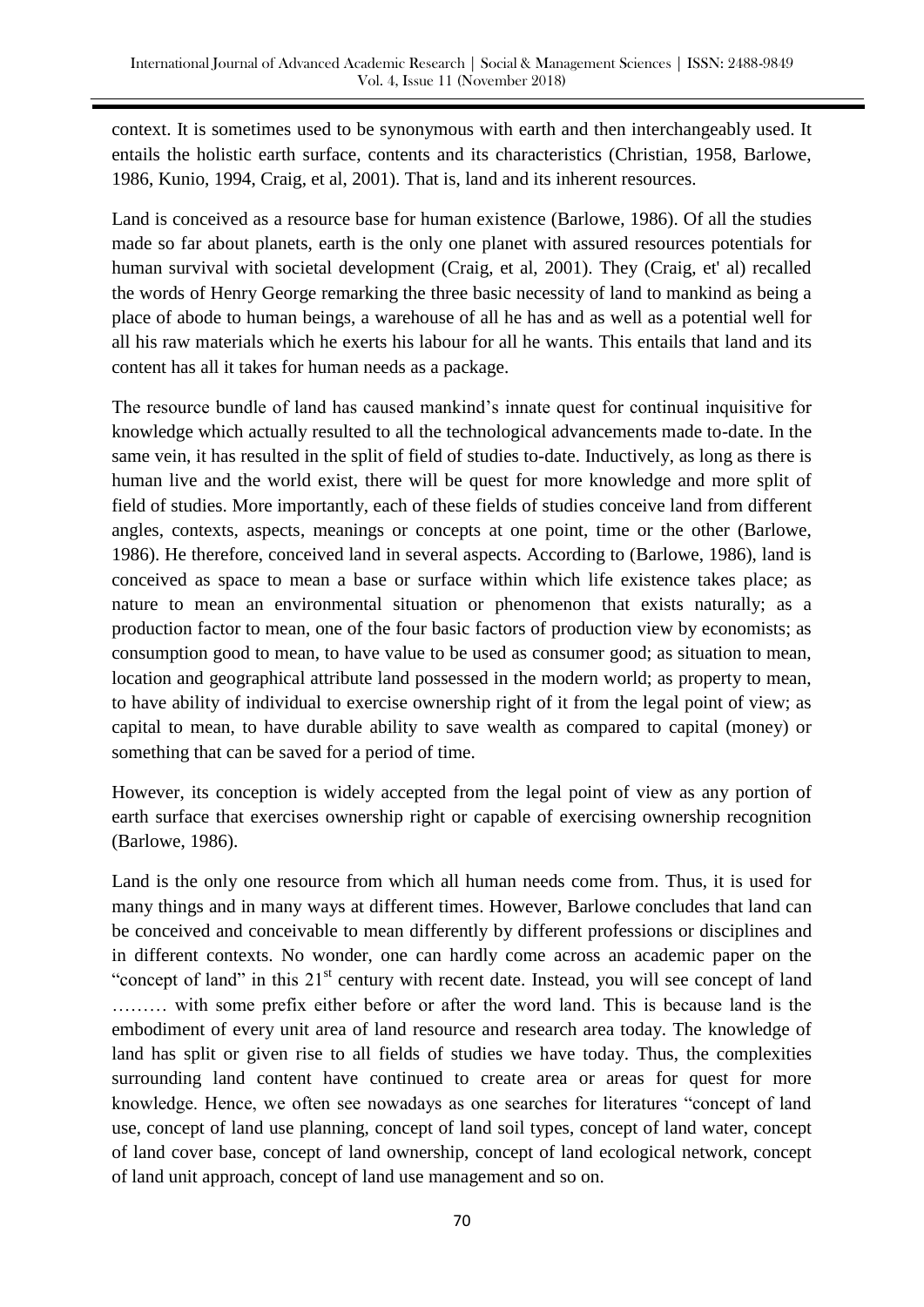Christian, (1958) in an earlier time reasoned similarly that the suitability of land surface and its features to support mankind can be counted infinitely. This shows that land can be conceptualized differently by anybody depending on the context and purpose that fits his/her need.

All the same, in this research work, land as an embodiment of all disciplines, all resources, all potentials to mankind is seen as a concept which visualises unit of land or, and land system as an evolution of opportunities that are controlled by geological activities and processes through some past and present climatic factors with time and human initiations (Christian, 1958).

Land Resources as a term is a two words phrase capable of having their separate meanings. However, just like land, the word resources are another difficult word to define because of its vast and many applications. Nevertheless, the word resource(s) have potential or ability of primary or, and secondary utility for human satisfaction of his needs. Faced with these difficulties to define both words separately and as a term, Barlowe, (1986) advised for one to always try to avoid detail or rather deep meaning of them and finally, adopted the economics and legal meaning of land for the term "land resources". By this, the term, Land Resources is sometimes taken to be synonymous with real estate (Barlowe, 1986), and most often used interchangeably. Land Resources also have nearest meaning with natural resources. Due to their uniqueness and nearness in meaning and characteristics, both Land Resources and Natural Resources are described to be broader and narrower to each other at different view at a time (Barlowe, 1986). Land Resources sometimes are viewed to be wider or broader for its inclusion of man-made improvements that annexed to the land. In the other hand, Natural Resources is considered wider or broader for its inclusion of all nature-given resources that are annexed to land from the earth crust downward to the centre of the earth and from earth crust to sky-heaven (Barlowe, 1986). In any way, they are all closely held in meaning and at times used interchangeably as earlier said.

Like the word land, Land Resources as a term, can also be conceptualised in different fields of disciplines. In other words, due to its many specific resources put together into one basket as "land resources" or "natural resources", it can be conceived in several perspectives. It forms the land uses. Land Resources ranges from nature-given resources to man-made resources. For instance, soil, sand, gravels, precious stones, water, rain, sun, moon, air, rivers, mountains, mineral ores and so on as nature-given resources and croplands, recreational centre, housing, roads, grazing land and so on as man-made added value attached to the land (Barlowe, 1986, Craig, et al, 2001).

Generally, Land Resources play a crucial role in any social and cultural settings for wellbeing of that societal setup through the initiation of its social being called man. Land Resources is the wealth of any given society and of the whole world. In ideal situation, it presumes the economy strength, development and growth of a nation (Dwivedi, 2002) and size of its endowment also speak of how abundant wealth a nation has (Yaro and Ebuga, 2013).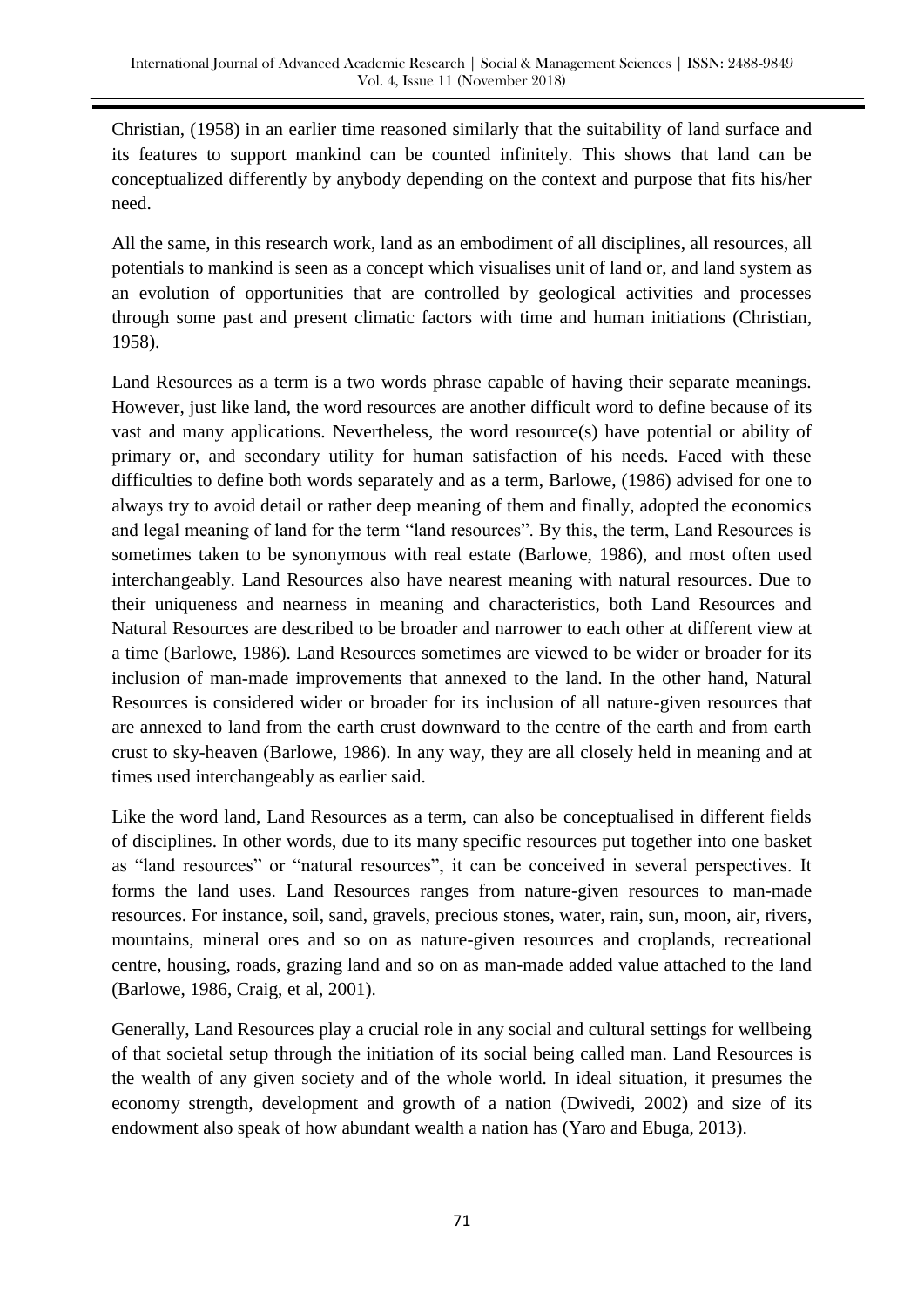Land Resources possess the inherent nature of regeneration through activities and processes (Christian, 1958). They seem to have inherent repulsive quest for knowledge from its users or consumers. Looking at the chronological advancements and achievements of mankind as he exploits the resources from creation, it is an idea of sustainability in itself and conformation to President Kennedy (Craig, et al, 2001, UK HABITAT, 2010). The consequences of the influence of how we use the Natural Resources naturally will always create the needs for more knowledge and thereafter, resultant discoveries and advancements. The argument here is that the dynamism of human quests for knowledge of his existence and ecosystem is an ideal idea of sustainable development.

Though, land resources are not evenly distributed (Barlowe, 1986, Craig, et al, 2001). However, Craig, et al, 2001) observed that the inherited knowledge from our ancestors offer us three alternatives that solved that problems of un-evenly distributions of these resources. These three, they mentioned are the issues of substitute development, developing trading idea and resorting to migration idea to find new supplies (Craig, et al, 2001). These options to cater for unevenly distribution of Land Resources placed mankind with a unique opportunity to solve all his societal needs for sustainable peaceful coexistence if he would be kind to himself.

Owing to the foregoing analysis the study upholds the role of land resources in any social setting to be enormous and unpredictable in fullness. Give it a pulse for a little deeper thinking; one has no option than to obviously agree that the "Land Resources" is the complete package answer for human survival from the beginning of creation. Craig, et al, (2001) concurred with this notion when recalling President John F. Kennedy views of dependency of entire society on the land resources of the earth. The contemporary complexity of our world today leave us with no choice than to accept the whole truth and relevance of Kennedy view about Land Resources in any part of the world today.

Recalling the advancements of mankind from creation to-date, from the raw materials to the technological resources, one would believe and agree they are all products of resources of the land. The knowledge and the capital gotten from the land resources are used for more resource discovery and efficient exploitation or extraction of even the older ones (Craig, et al, 2001); and I maintain again, this is an idea of sustainable development (Kirkby, et al, 1995, UN, HABITAT, 2010).

In similar view Barlowe, (1986) recognized land resources as the most vital resource in human life. The most important of it all is that land provides human with space, products for his material needs, privileges or advancements and satisfactions (Barlowe, 1986). It is also pertinent to follow President Kennedy inciting words to the later when, also remarked that the wellbeing of man, his economy, health and security is relatively influence by how the resources of the land are been used (Craig, et al, 2001).

However, in Nigeria context, just like the world over, land and land resources are held with high esteem. It is believed amongst Nigerians that the entire human race is profoundly relied on land and land resources (Otubu, 2007). He further stressed that it would not be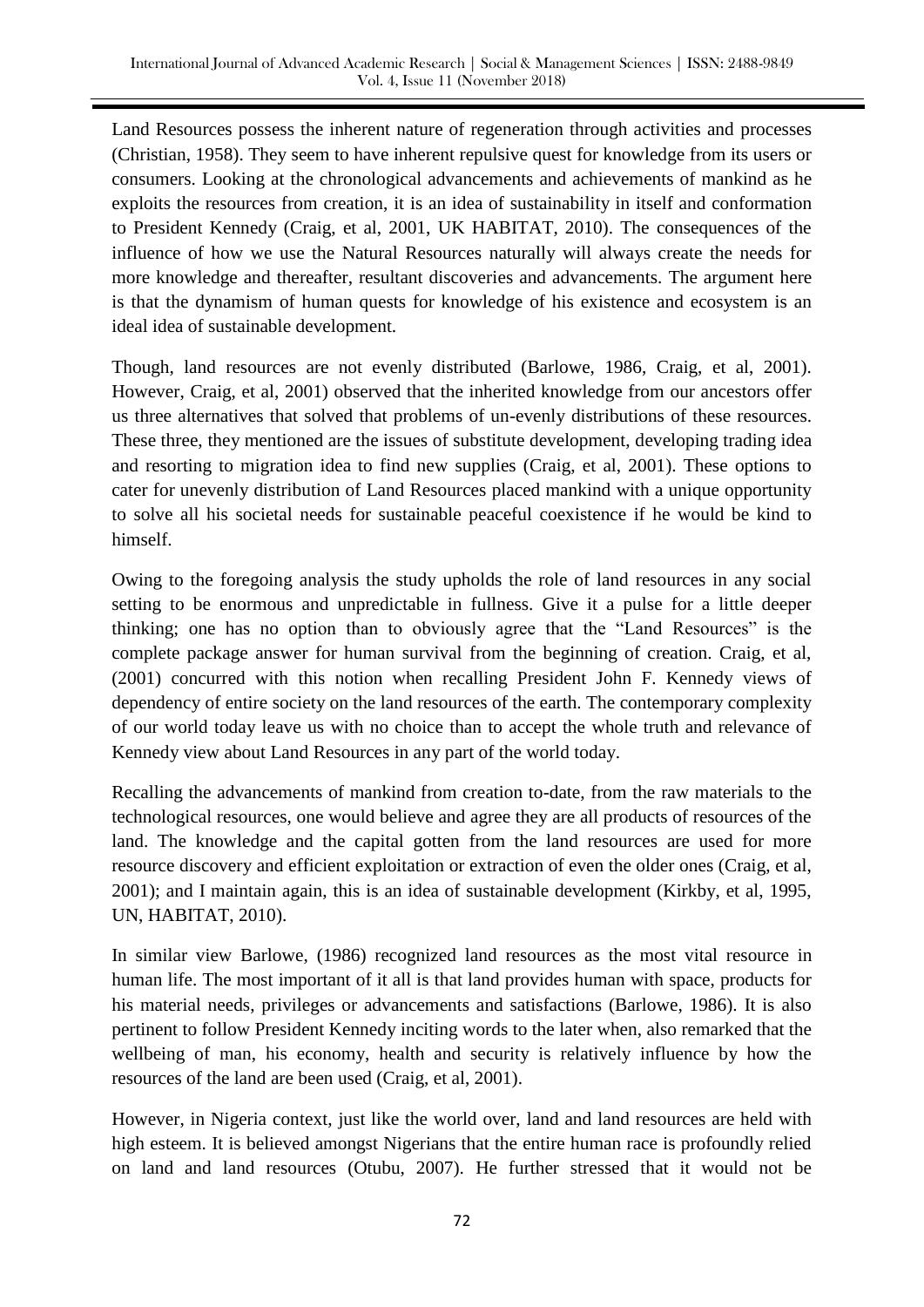exaggeration to say that life could not have existed without land in the first place. This is so because the entire needs of mankind are from land and its resources (Datong, 1991). In similar view, Omotola, (1988) remarked that an individual cannot do without land and land resources. In an ideal society, land is a platform for human support, actualization as well as a place for his preservation (Omotola, 1988). It is a resource base where an individual gets his/her food, shelter, clothes and livelihood, (Omotola, 1988) stressed. More importantly and at the end of it all, human dies only to be returned to the mother land (buried to the ground). Even where dead body is burnt, the ashes turn to the land or water which is connected to land in one way or the other. Still while laying emphasis on the importance of land and its resources, Otubu, (2007) noted that the societal life and that of mankind continuous to ponder round land and land resources. Even Government and Corporate entities' investments are solely dependent on land (Otubu, 2007).

Knowing this strong relationship and important role of land and its resources to mankind at both individuals, government and private sector; and for the purpose of facilitating both individuals and nation growth and economic development, any sustainable model or means of land resources development would possibly guarantee the sustainability of our wellbeing, good health, security, economic and national development.

#### **METHODOLOGY OF THE STUDY**

The methodology adopted for this study is the qualitative approach through which secondary data were obtained with a careful study to establish the theoretical basis of the study; after which the model is produced.

# **SUMMARY OF FINDINGS**

The findings from the secondary data we have been reviewing so far show that:

- 1. It is obvious that human existence would have been dreams and stories without land and land resources.
- 2. The wellbeing of man, his economy, health and security are influenced by how the resources of land are being used as remarked by President John Kennedy is very much relevant to the contemporary issues in the world today.
- 3. The global warning as a result of climate change, the unemployment and poverty as well as environmental problems is phenomena that have been influenced by how far we had used the land resources.
- 4. The violence from terrorists activities, other insecurity threats from Boko-Haram, Herders men/Farmers crisis as well as communal conflicts, political and religious conflicts are all diversity related issues that have to do with struggles of land resources control.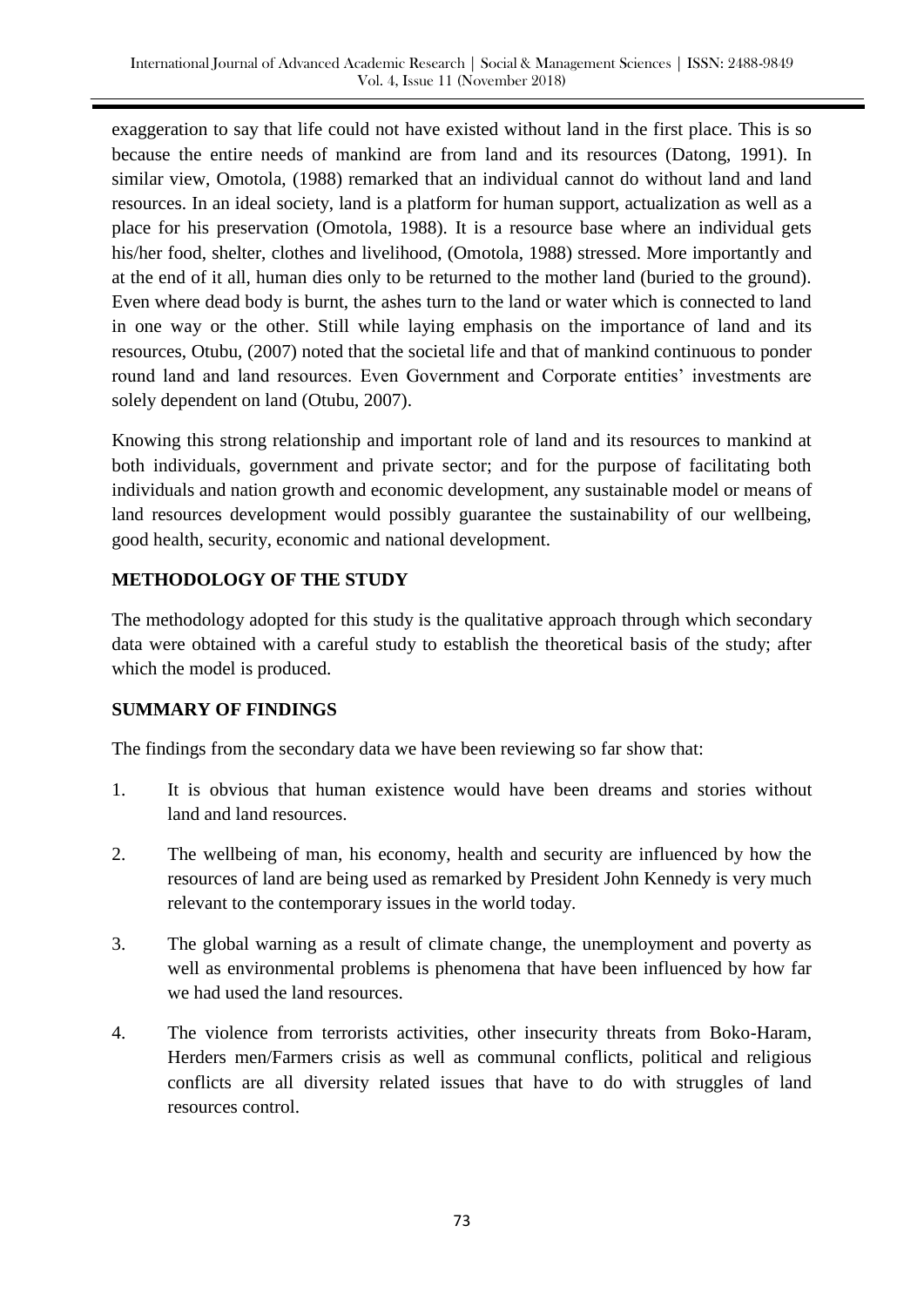#### **THE LAND RESOURCES DEVELOPMENT MODEL**

Land is considered to be greatest source of wealth (Rossiter, et al, 1996). Shen, et al, (2013) remarked that all the technological gadgets such as computers, televisions, electricity and even magnificent buildings would have just been only dreams without mineral resources extraction. Hence, abuse of land use appropriation is a destruction of land resources that leads to less exploitation (Rossiter, et al, 1996). In other words, inappropriate land use model or land resources development model would be destruction or under-developing the land resources. Actually, a societal growth and development would not go well and to nowhere without land resources development; and in efficient manner of land resources development will bastardized economy and national growth. The natural land resources are the engine lubricants for industrialized and developed worlds without which all technologies and advancements attained would knock down. Hence, where there are natural endowments of land resources, such should be put to efficient exploitation to pre-occupy the human resource populace for sustainable human livelihood.

A model is a concept behold of this study as a linked-up diagram or network of how something function or should operate; or better still, a relationship of theoretical basis or cohesion of how a thing should function or operate. Setiawan, (2014:314) views it as interconnected diagram of theoretical relationship of something that takes a process. Thus, a model of Land Resources Development entails the interconnected (linked-up) diagram of relationship in Land Resources Development process.

Therefore, for Land Resources Development to play a role in addressing the societal problems as stated in the study findings, a model of the land resources development that put into consideration all the findings together for interrelationship in the process has to be produced or developed. As it is, it is important and necessary for Government, Private Sector as well as Stakeholders to feature prominently as Land Resources Development initiators putting into consideration all the identifiable conflicts indicators as revealed by this study in all the initiatives of the model for the societal acceptability for sustainable peaceful coexistence. Thus, the model below in figure 1 indicates a network of the study and the process. Land Resources Development are to be prominently focused with an in-depth study putting into consideration all the feasibility and viability factors for sustainable policy formulation.

At this level, issues to be seriously concerned with are:

- i- Conflicts indicators (economic, political religious & social) objectives,
- ii- Environmental issues,
- iii- Sustainable Peaceful Co-existence,
- iv- Sustainable Development & Livelihood; and
- v- Implementation Machineries (issues of transparent & sincere effective Leadership and Political will).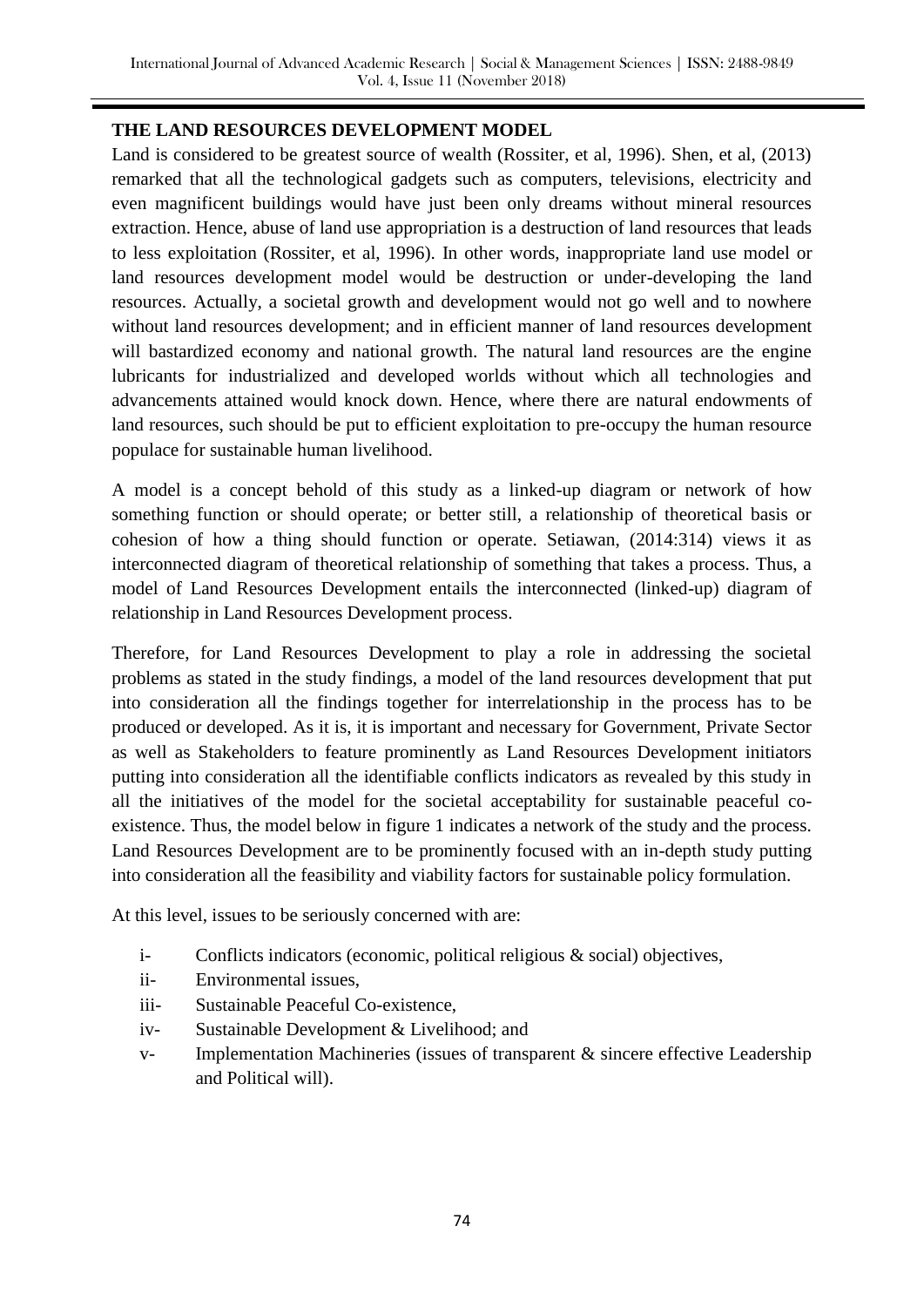



**Source: Adopted from Chen, et al, (2014) with modifications.** 

# **DISCUSSION OF THE MODEL**

A strategy development model is conceptualized here for proper and sustainable diagnosis of issues of diversities in our society for sustainable solutions. Here, the government (political leaders) and private sector form the focal point of discussion since government has the absolute ownership of land and its Natural Resources in Nigeria (Land Use Act, 1978). Since Nigeria is experiencing democratic rule at the moment, politicians dominate the government corridor and thus, have to be at centre. The study envisages a whole study package of the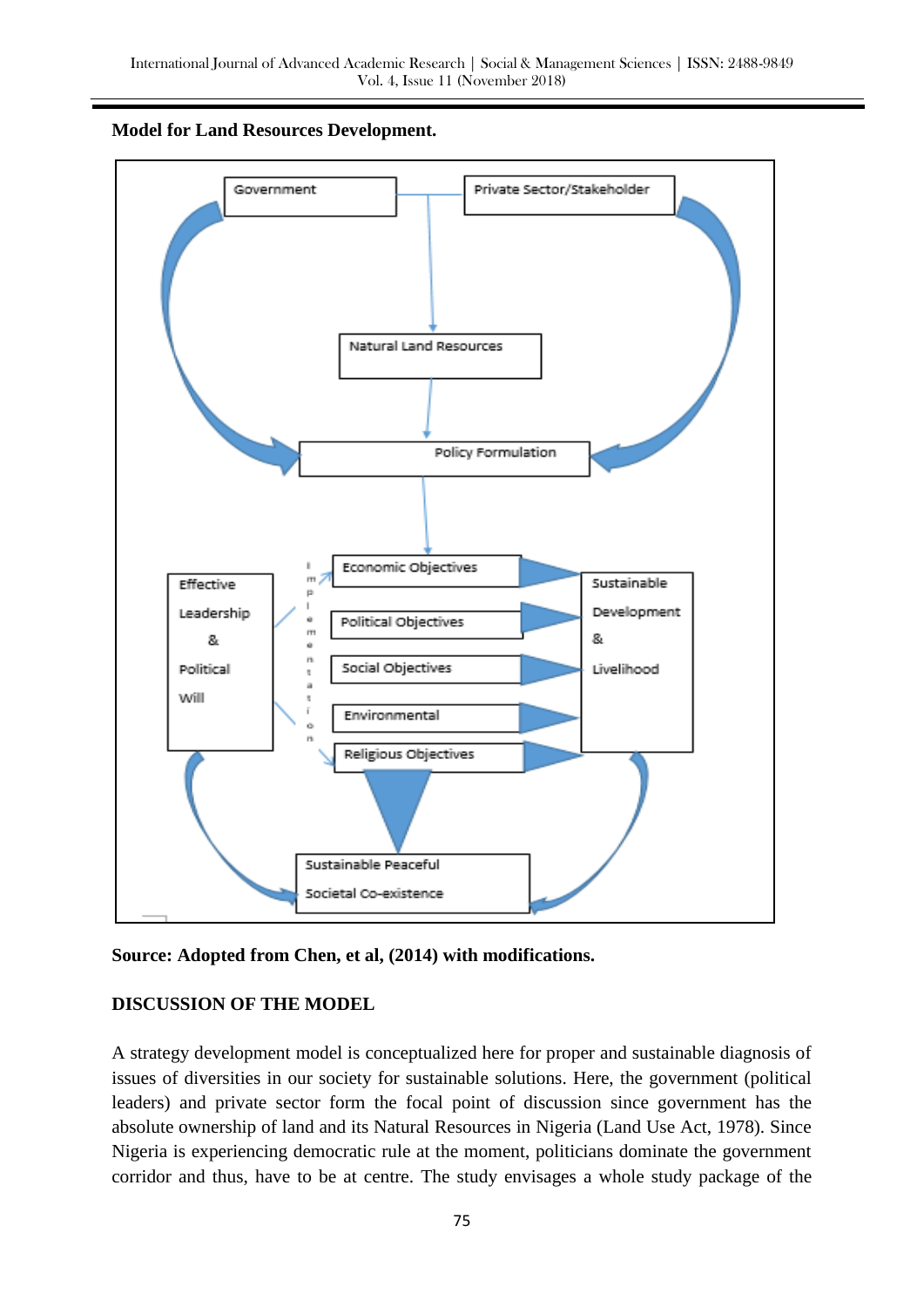following Actors such as Government / Politicians to create implementation will, while Stakeholders/Head of Traditional Institutions will create awareness to their subjects as well as informing the government the desires and aspirations of their subjects; and finally Private Sector and Financial Institutions undertake the financing with investments ideas and arrangements.

This study is optimistic of the outcome of the development model developed as seen in the diagram; which when put to full practice involving all the actors as in the diagram, will produce sustainable livelihood and national development that will guarantee a sustainable peaceful societal co-existence in Nigeria.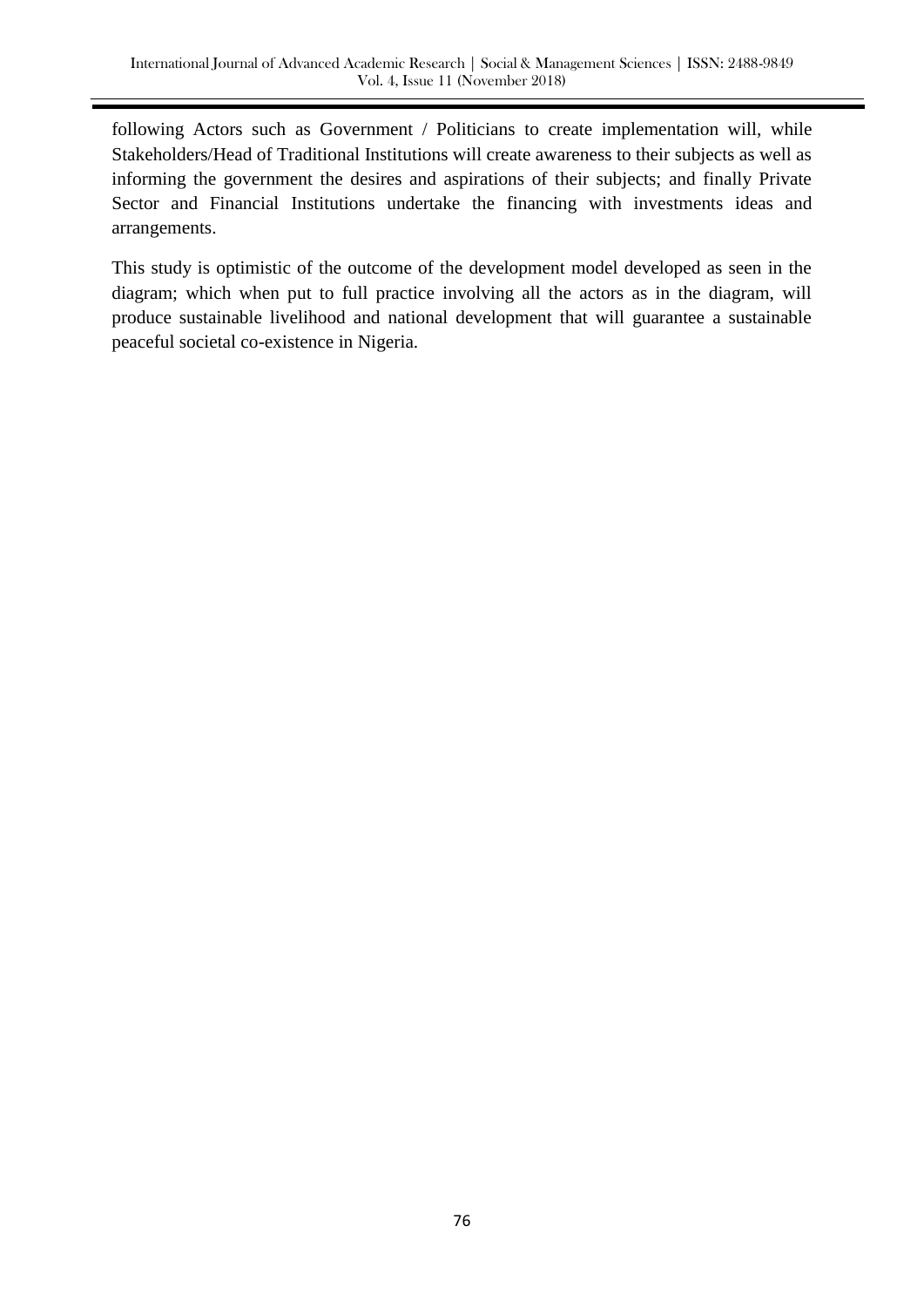#### **REFERENCES**

- Achumba, I. C., Ighomereho, O. S., &Akpor-Robaro, M. O. M. (2013). Security challenges in Nigeria and the implications for business activities and sustainable development. *Journal of economics and sustainable development*, *4*(2), 79-99.
- Adeleke, B. O. (2008). Peace and Tourism in Nigeria. *Paper commissioned for*.
- Ali, A. D. (2013). Security and Economic Development in Nigeria since 1960. *Kuwait Chapter of the Arabian Journal of Business and Management Review*, *2*(6), 1.
- Alimba, N. C. (2014). Probing the Dynamic of Communal Conflict in Northern Nigeria. *African Research Review*, *8*(1), 177-204.
- Anyadike, N. O. (2013). Boko Haram and national security challenges in Nigeria; causes and solutions. *Journal of Economics and Sustainable Development*, *4*(5), 12-23.
- Bamidele, O. (2012). Boko Haram Catastrophic Terrorism–An Albatross to National Peace, Security and Sustainable Development in Nigeria. *Journal of Sustainable Development in Africa*, *14*(1), 32-44.
- Boudreaux, K. C. (2005). Human Face of Resource Conflict: Property and Power in Nigeria, The. *San Diego Int'l LJ*, *7*, 61.
- Chauhan, B. S., Mahajan, G., Randhawa, R. K., Singh, H., & Kang, M. S. (2014). Chapter two-global Warming and its possible impact on agriculture in India. *Advances in agronomy*;
- Chen, J., and Bin, C., (2014). Global warming impact assessment of a crop residue gasification project: a dynamic LCA perspective.
- Christian, C. S. (1958). The concept of land units and land systems.
- Craig, J. R., Vaughan, D. J., & Skinner, B. J. (2001). Resources of the Earth–Origin, Use, and Environmental Impact, 520 pp.
- Datong P.Z., (1991). *The Land Use Act Administration and Policy Implication*: The Role of the State Government in the Implementation of the Land Use Act in Adigun O (ed.):Unilag Press, page 64.
- Dantala, D. P. (2014). Insecurity and the Challenges of Development in Nigeria. *Developing Country Studies*, *4*(22), 50-52.
- Dwivedi, D. N. (2002): Managerial Economics, Sixth Edition. New Delhi, India, Vikas Publishing House PVT Ltd.
- Eme, O. I., Onyishi, A. O., Uche, O. A., & Uche, I. B. (2014). Food insecurity in Nigeria: a thematic exposition. *Arabian Journal of Business and Management Review (Oman Chapter)*, *4*(1), 1.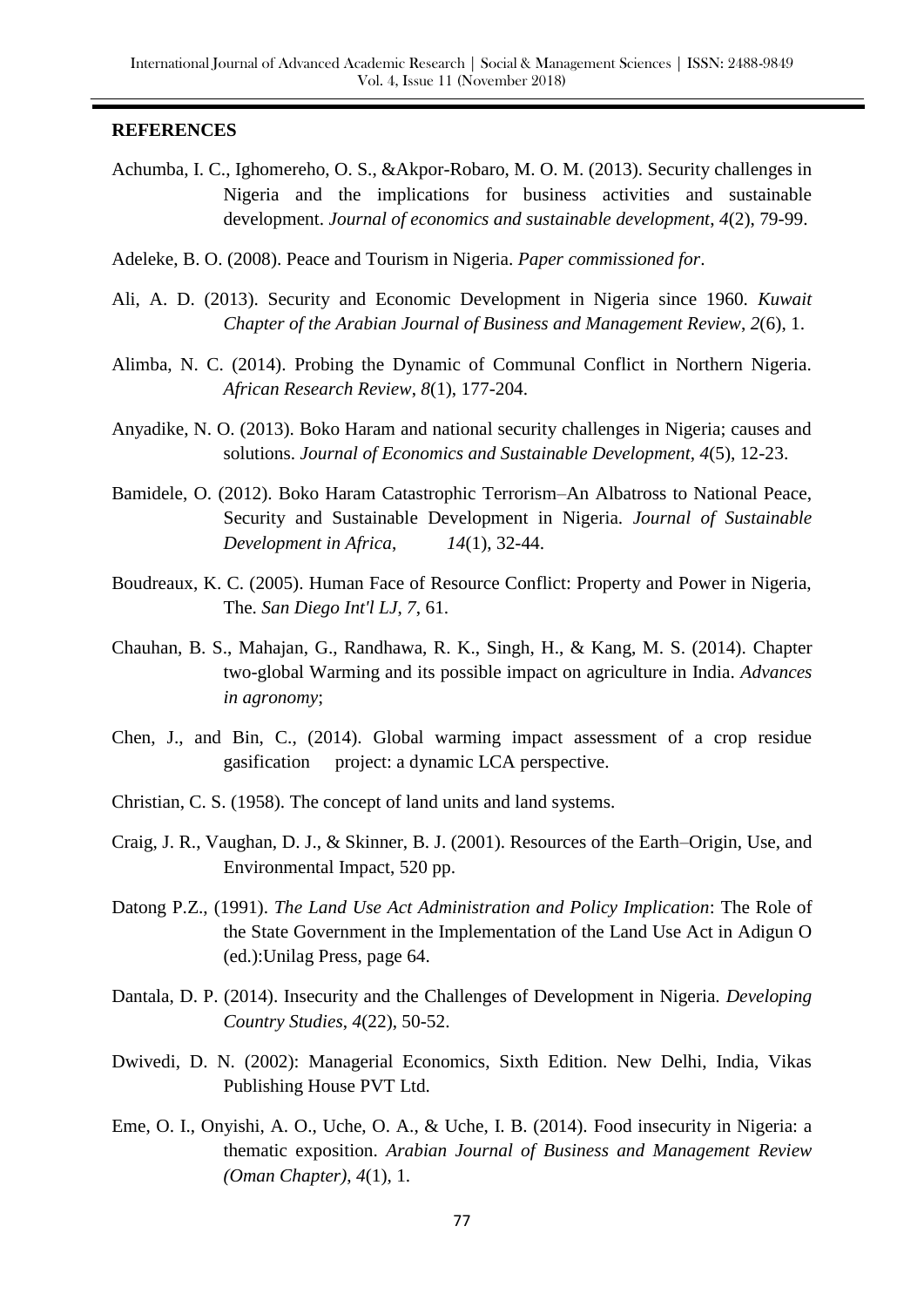- Ewetan, O. O., & Ese, U. (2014). Insecurity and Socio-Economic Development in Nigeria. *Journal of Sustainable Development Studies*, *5*(1), 40-63.
- Gray, N.F., (2014). The implications of global warming and climate change on waterborne diseases.
- Ifeoma, O. R., &Anagbogu, T. (2015). Security challenges and the implications for business activities innigeria: a ctritical review. *Journal of Policy and Development Studies Vol. 9, No. 2.*
- Jega, A. (2002). Tackling ethno-religious conflicts in Nigeria. *The Nigerian Social Scientist*, *5*(2), 35-39.
- Kirkby, J., O'Keefe, P., & Timberlake, L. (1995). *The Earthscan reader in sustainable development*. Earthscan Publications Ltd.
- Land Use Act, (1978). Federal Government of Nigeria.
- Manciocco, A., Calamandrei, G., & Alleva, E. (2014). Global warming and environmental contaminants in aquatic organisms: The need of the etho-toxicology approach. *Chemosphere*; (Abstract).
- NEMA-OCHA, (2013). Nigeria-Nasarawa State communal conflict NEMA-OCHA Assessment Mission Report –  $16<sup>th</sup> - 17<sup>th</sup>$ , Sept; 2013. Access online  $4<sup>th</sup>/8/2015$ through: https://www.google.co.uk/search?hl=en&q=nigerianasarawa+state+communal+conflict+NEMA-OCHA+assessment+mission+report+-+16th+-+17th+sept.,+2013.
- Omotola J.A., (1988). *Law and Land Rights:* Inaugural Lecture Series, *University* of Lagos Akoka; Nigeria: 1988 page 6.
- Østby, G. (2007). *Horizontal Inequalities, political environment, and Civil Conflict: evidence from 55 Developing Countries, 1986-2003* (Vol. 28). World Bank Publications.
- Otubu, A. K. (2007). Land reforms and the future of land use act in Nigeria. *Nigerian current law review.(NIALS)*, *2010*.
- Posner, D. N. (2004). The political salience of cultural difference: Why Chewas and Tumbukas are allies in Zambia and adversaries in Malawi. *American Political Science Review*, *98*(04), 529-545.
- Rossiter, D.G., (1996). A theoretical framework for land evaluation (with Discussion). Geoderma, xx.
- Salawu, B. (2010). Ethno-religious conflicts in Nigeria: Causal analysis and proposals for new Management strategies. *European Journal of Social Sciences*, *13*(3), 345- 353.